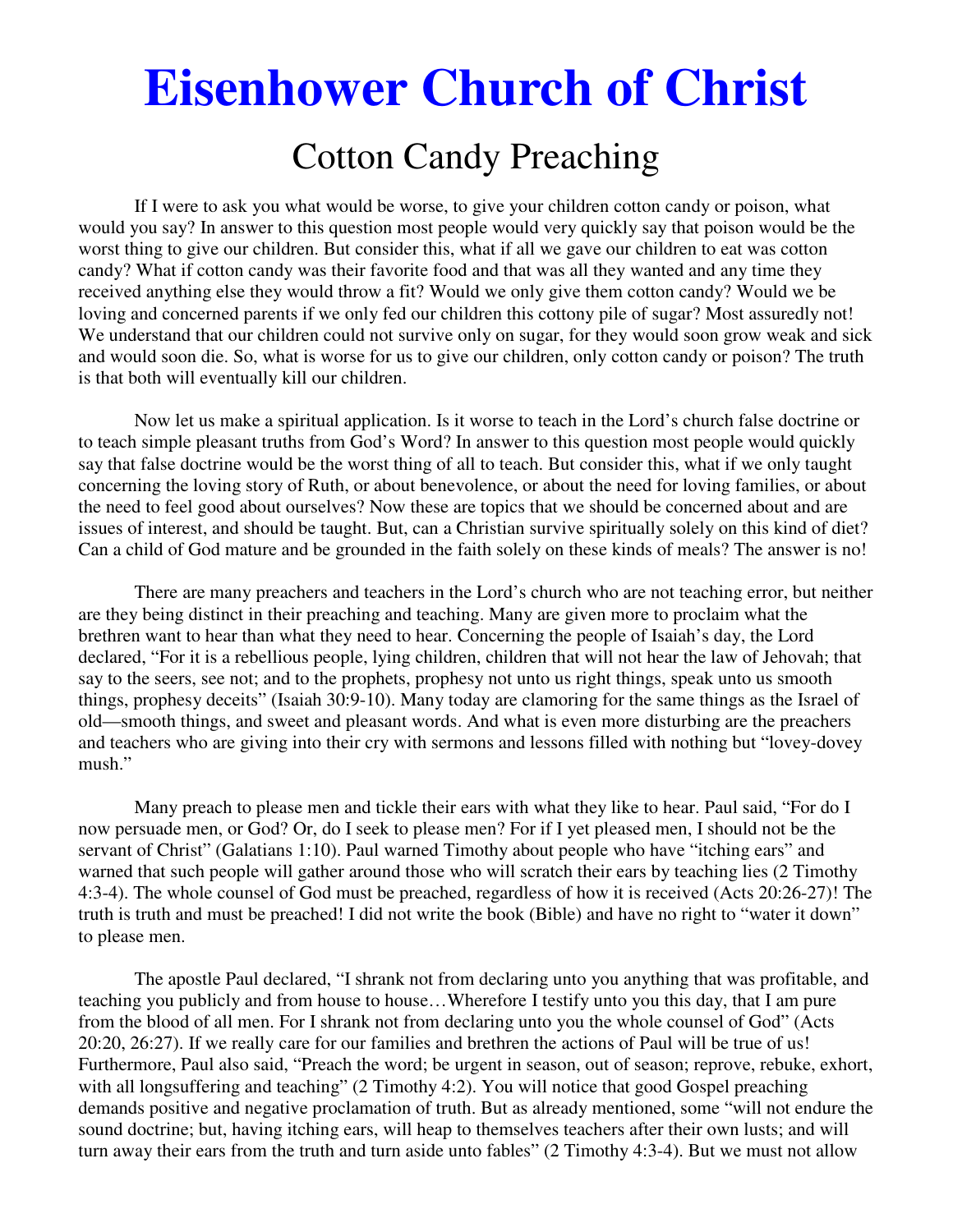this attitude to influence us away from preaching the whole counsel of God.

 There are too many "cotton candy preachers" in the brotherhood who are "sugar coating" the brethren into spiritual decay! Tell me, which are worse, false teachers or cotton candy preachers? The truth is they both will cause the spiritual demise of their listeners.

—Tom Moore

## **Sympathy**

Our sympathy goes out to Betty Branson in the loss of her brother, **James Curtis Parum.** Curtis passed away on Monday, December 20th in Midland, TX. Funeral arrangements were handled by the Hubbard Kelly Funeral Home. He was 88 years old. Keep Betty and the Parum family in your prayers.

Gloria Craig has requested prayers for her friend and co-worker Joy Raines in the passing of her husband on December 28th. **Jeff Raines** was found by his wife in an un-responsive state early that morning. This family needs prayers.

## Prayer Request

**Elaine Huntington** has a health issue that will require surgery in the near future. Keep her in your prayers that she can get this surgery and that all goes well and she returns to good health.

#### Concerns Update

**LaDonna Chism** is still in need of prayers. She is in Room #531 at Medical Center Hospital being treated for cellulitis in her legs.

**Laura McKnight** was put under Hospice Care Monday, December 27th. She has been ill for a long time. Laura is a member of the Sherwood Church of Christ and a friend of Devida's.

#### Prayer List

David Alaniz; Rudy Alaniz; Wayne Anderson; Betty Branson; Bill and Mary Brown; LaDonna Chism; Dana Erwin; Hattie Gilmore; Hugo Grijalva; Doug Guynn; Rosanna Herrera; Tiffany Horton; Alex Martinez; Ora McAfee; Glenna McCarty; Laura McKnight; Melissa Moore; Juan & Estella Morolez; Julie Munoz; Cain Pilgrim; Bruce & Trina Plyler; Chasidy Rayos; Jackie Rex; Daniel Reyes; Lisa Salas; Marilyn Upshaw; Terresia Weaver; Janet Wesson; John Wood, Natalynn Wood.

#### Eisenhower's Shut-ins

Dusty and Kathy Marshall; Glenna McCarty; Jackie Rex; Janelle Shirley and Marilyn Upshaw

## Youth

Bible Quiz Question … (Finish the Beatitude)

"Blessed are those who are persecuted because of righteousness… (?)

Last Week's Quiz Answer...

"Blessed are the peacemakers...for they shall be called sons of God.

## **Events**

Watch **"***In Search of the Lord's Way"* Sunday mornings at 7:30 am on KWES TV 9.

#### Surrender Your Life...Or Lose Your Life!

 Jesus said, Mark 8:35-37 **"**For whoever wishes to save his life will lose it, but whoever loses his life for my sake and the gospel will save it. For what does it profit a man to gain the whole world and forfeit his soul? For what will a man give in exchange for his soul?"There are two roads you can take: Living for yourself, which leads to eternal death; or living for Jesus, which leads to eternal life. The self-made